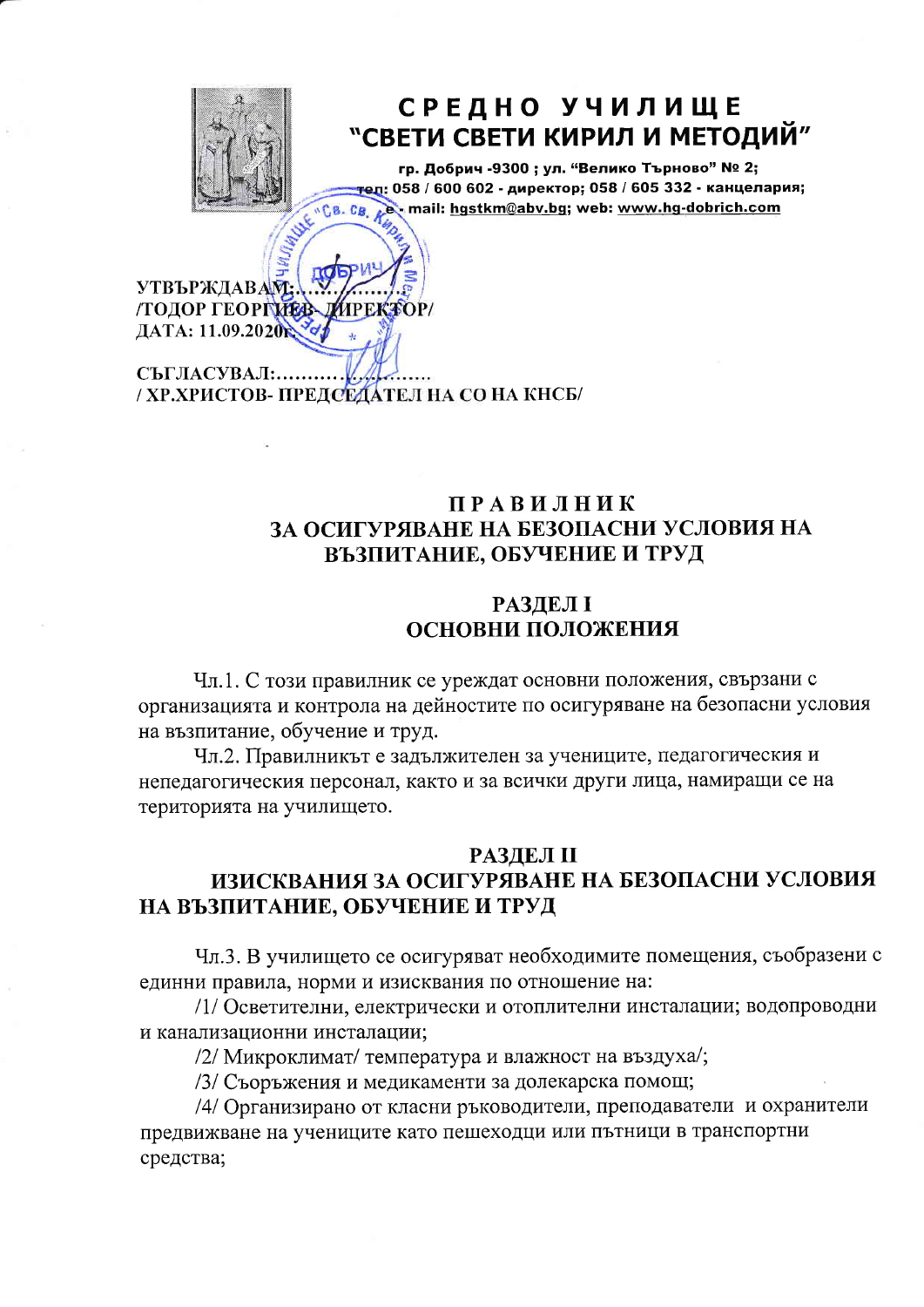

# СРЕДНО УЧИЛИЩЕ "СВЕТИ СВЕТИ КИРИЛ И МЕТОДИЙ"

гр. Добрич -9300 ; ул. "Велико Търново" № 2; тел: 058 / 600 602 - директор; 058 / 605 332 - канцелария; mail: hgstkm@abv.bg; web: www.hg-dobrich.com **CB.CB** 

MAMILK **УТВЪРЖДАВАМ: /ТОДОР ГЕОРГИЕВ-APEKTOL SH3** ДАТА: 11.09.2020

СЪГЛАСУВАЛ:. / ХР.ХРИСТОВ- ПРЕДСЕДАТЕЛ НА СО НА КНСБ/

#### **ПРАВИЛНИК** ЗА ОСИГУРЯВАНЕ НА БЕЗОПАСНИ УСЛОВИЯ НА ВЪЗПИТАНИЕ, ОБУЧЕНИЕ И ТРУД

### **РАЗДЕЛ I ОСНОВНИ ПОЛОЖЕНИЯ**

Чл.1. С този правилник се уреждат основни положения, свързани с организацията и контрола на дейностите по осигуряване на безопасни условия на възпитание, обучение и труд.

Чл.2. Правилникът е задължителен за учениците, педагогическия и непедагогическия персонал, както и за всички други лица, намиращи се на територията на училището.

### **РАЗДЕЛ II** ИЗИСКВАНИЯ ЗА ОСИГУРЯВАНЕ НА БЕЗОПАСНИ УСЛОВИЯ НА ВЪЗПИТАНИЕ, ОБУЧЕНИЕ И ТРУД

Чл.3. В училището се осигуряват необходимите помещения, съобразени с единни правила, норми и изисквания по отношение на:

/1/ Осветителни, електрически и отоплителни инсталации; водопроводни и канализационни инсталации;

/2/ Микроклимат/ температура и влажност на въздуха/;

/3/ Съоръжения и медикаменти за долекарска помощ;

/4/ Организирано от класни ръководители, преподаватели и охранители предвижване на учениците като пешеходци или пътници в транспортни средства;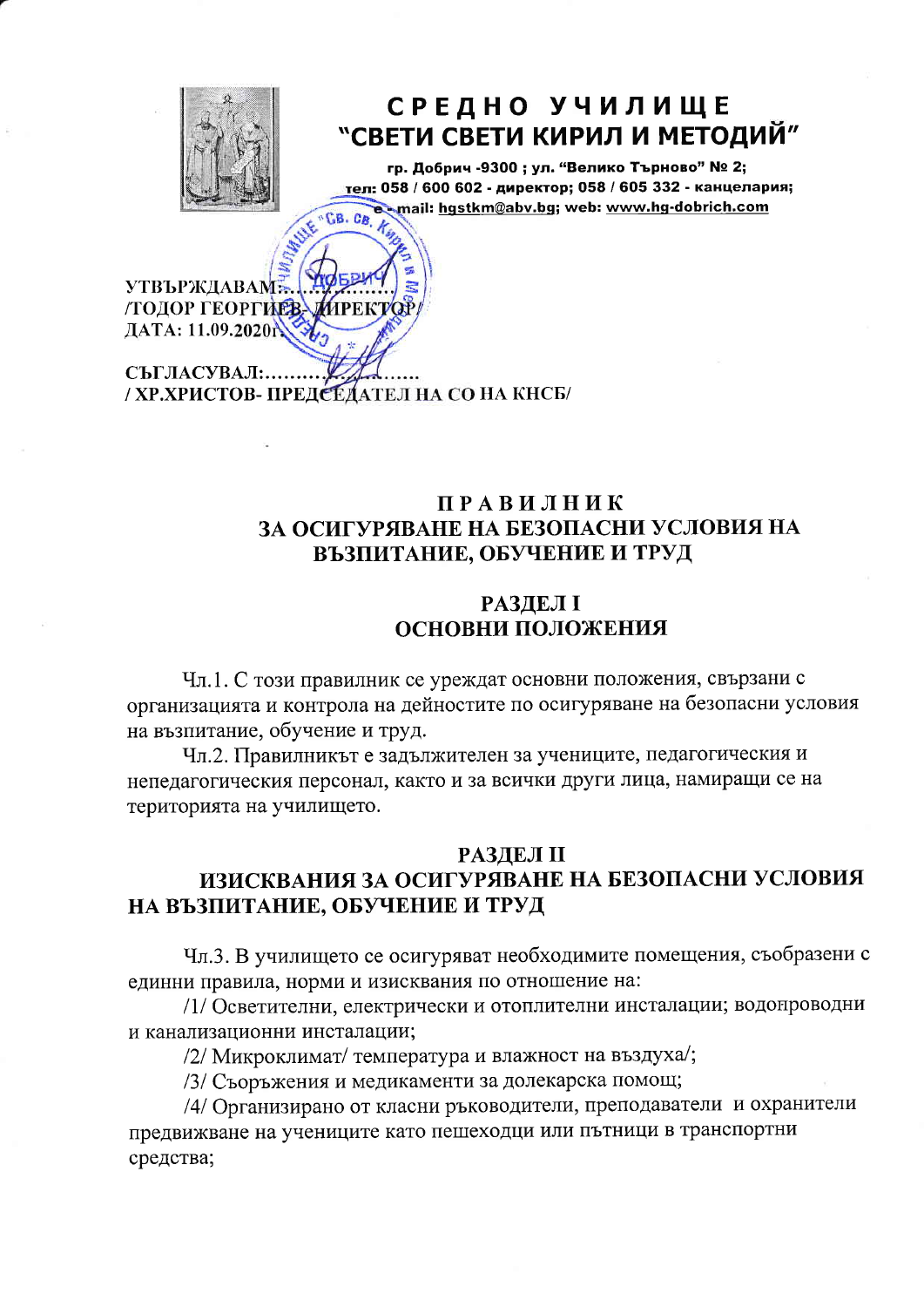#### **РАЗДЕЛ III**

## ОРГАНИЗАЦИЯ И КОНТРОЛ НА ДЕЙНОСТИТЕ ПО ОСИГУРЯВАНЕ НА БЕЗОПАСНИ УСЛОВИЯ НА ВЪЗПИТАНИЕ, ОБУЧЕНИЕ И ТРУД

Чл.4 /1/ Настоящият правилник се приема на заседание на Педагогическия съвет в началото на учебната година.

/2/ Правилникът по ал./1/ включва:

Конкретизираните изисквания по чл.3;

Задълженията за провеждане на инструктаж на работещите и обучаващите се.

#### I. Обши изисквания

1. Общите изисквания към организацията, реда и условията за провеждане и документиране на инструктажите се определят с Наредба $N_2$  РД 07-2/ 16.12.2009 год. за условията и реда за провеждането на периодично обучение и инструктаж на работниците и служителите по правилата за осигуряване на здравословни и безопасни условия на труд/изм. ДВ, бр.25/30.03.2010 год./. Организират се следните видове инструктажи:

2.1. Начален;

2.2. На работното място;

2.3. Периодичен;

2.4. Извънреден;

3. Програмите за провеждането на инструктажите се разработват от длъжностните лица, определени в Наредбата и се утвърждават от директора на училището.

4. Инструктажите се провеждат с всички лица, определени в Наредбата.

5. Не се допускат до извършване на дейности /възпитателна, учебна, извънучилищна и трудова/лицата, които не са инструктирани.

6. Директорът на училището с писмена заповед определя за всяка учебна година видовите инструктажи, времето и мястото за провеждането им и длъжностните лица, които ще ги извършват.

7. Документирането на проведените инструктажи се извършва в Книга за инструктажите, като към нея се комплектоват инструкциите за безопасна работа.

8. Книгата за инструктажите се номерира, прошнурова и подпечатва с печата на училището.

#### II. Организация за провеждане на инструктажите

1. Начален инструктаж

1.1. Целта на началния инструктаж е запознаване на новопостъпилите лица/ педагогически, непедагогически персонал и учениците/ и на лица от други организации с правилата и изискванията относно спазване на

противопожарните и хигиенните норми, възможните рискове и изисквания към тяхното поведение с оглед опазване здравето и живота им.

1.2. Началният инструктаж се провежда по утвърдена от директора програма, която съдържа въпроси от общ характер и въпроси, свързани със съответната възпитателна, учебна, извънучилищна и трудова дейност.

1.3. Началният инструктаж с новопостъпващите лица се провежда както следва:

1.3.1. Педагогически и непедагогически - в деня на постъпване на работа;

1.3.2. Лица от други организации - преди започване на съответната дейност;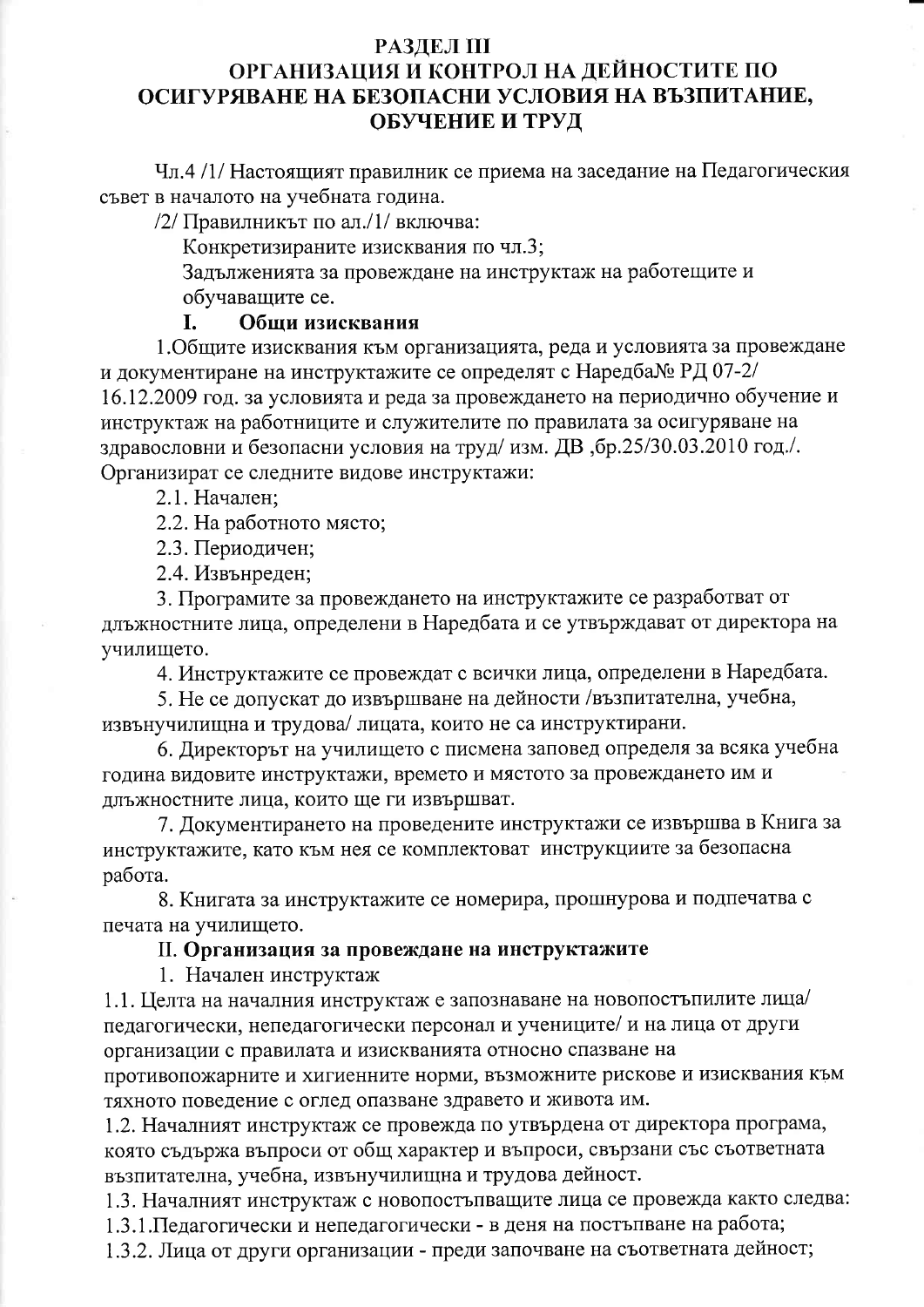1.3.3. Ученици - в началото на учебната година, след коледната и след пролетната ваканция.

1.4. Документиране на инструктажа:

1.4.1. Провелият начален инструктаж издава служебна бележка, която се съхранява в личното досие на новопостъпилия педагогически или непедагогически персонал.

1.4.2. За учениците и лицата от другите организации инструктажът се регистрира с подпис в Книгата за инструктажи.

2. Инструктажът на работното място

2.1. Целта на инструктажа на работното място е практическо запознаване на педагогически, непедагогически персонал и учениците с конкретните изисквания за безопасното изпълнение на дейностите им.

2.2. Програмата за провеждане на инструктажа съдържа действащи правила, норми и изисквания, както и утвърдени от директора правила и инструкции за безопасна работа.

3. Инструктажът на работното място се провежда както следва:

3.1. Педагогически и непедагогически персонал-едновременно с провеждането на началния инструктаж

3.2. Лица от други организации- преди започване на съответната дейност

3.3. Ученици - в началото на лабораторна или учебна практика в първия учебен час по общообразователните предмети, свързани с практическа дейност.

4. Мястото за провеждане на инструктажа е: лаборатории, кабинети по физика, химия, биология, информатика, при работа с ел. ток, с вредни и опасни за здравето вещества и др.

5. Инструктажът на учениците се извършва от учителя по съответния учебен предмет.

6. Документирането на инструктажа се извършва в Книга за инструктаж.

7. Периодичен инструктаж:

7.1. Целта на периодичния инструктаж е да поддържа знанията по БХТ и ППБ от началния инструктаж

7.2. Програмата на периодичния инструктаж е като на началния с допълнение и изменения на правила, норми и изисквания.

7.3. Инструктажът се провежда както следва:

7.3.1. Непедагогически персонал- три пъти в годината.

7.3.2. Педагогически - веднъж преди започване на учебната година, а учениците - 3 пъти през учебната година - първия учебен ден, след края на Коледната ваканция и след края на пролетната. Учениците се инструктират от класния ръководител, който документира инструктажа.

7.4. Документирането на инструктажа на всички служители се извършва в Книгата за инструктаж.

8. Извънреден инструктаж

8.1. Провежда се при следните случаи:

- след всяка смъртна, тежка, аварийна трудова злополука, пожар, промишлена авария, природно бедствие

- при констатирани груби нарушения на нормите и изискванията по БХТ и ППО

- по нареждане на контролен орган;

- при въвеждане на нови машини и съоръжения, при промяна на работното място и организацията на учебно-възпитателната работа.

8.2. Програмата на инструктажа е съобразена с конкретния случай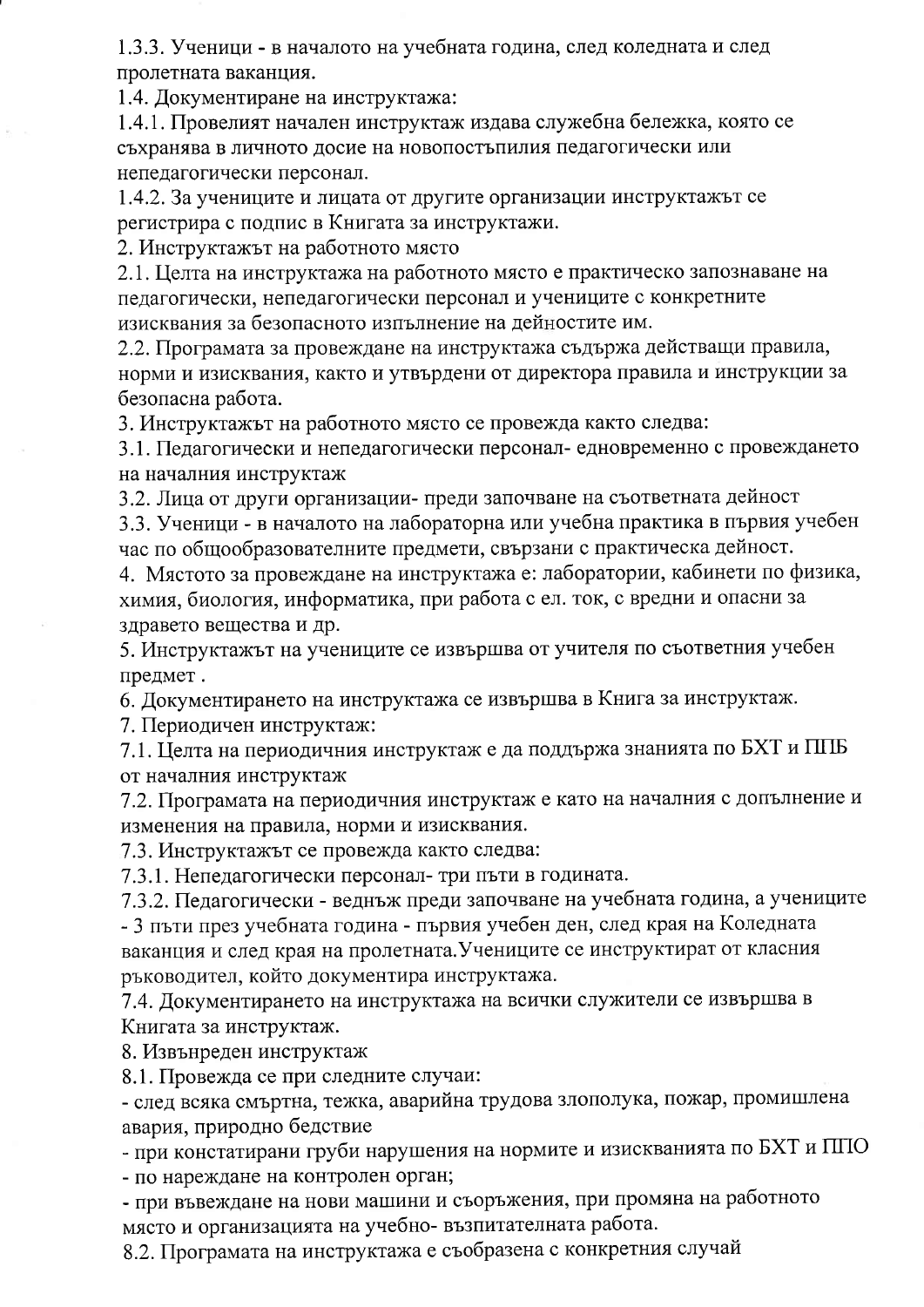- 8.3. Извънреден инструктаж се провежда с целия личен състав
- 8.4. Документирането на инструктажа се извършва в Книга за инструктаж.

#### III. Задължения на директора за осигуряване на безопасни и здравословни условия на труд в учебното заведение

- Отговаря за цялостното изпълнение на изискванията за здравословни и безопасни условия на труд в училище; създава условия за опазване живота, предпазване от рискове и укрепване здравето на учениците;
- Възлага на длъжностно лице с подходящо образование и подготовка осъществяването на координация и контрол по осигуряването на безопасни условия на труд;
- Изисква медицински преглед на учениците преди постъпването им в учебното заведение
- Упражнява контрол по прилагане и спазване на изискванията за провеждане на инструктажите
- Изисква към длъжностните характеристики на всички служители да се впишат конкретните им задължения за осигуряване на безопасни условия на труд
- Осигурява изготвянето на инструкции за правилна и безопасна работа в класните стаи, съответстващи на нормативните изисквания и съобразени с психологическите особености на учащите. Директорът осигурява:
- Подходящи помещения за класни стаи;
- Необходимите средства за мероприятията по охрана на труда;
- Щателен преглед на цялото учебно заведение /или част от него/ след извършен основен ремонт, като особено внимание се обръща на закрепването на вратите, прозорците, обезопасяването на ел.инсталации и съоръжения/зануляване, зазимяване/, изискванията по хигиената на труда, противопожарната охрана и др.
- Ежегодно да докладва на ПС за състоянието на МТБ по БХТ и ППО, за причините, довели до трудови злополуки и предприетите мерки за отстраняването им;
- Отговаря за пожарообезопасяването чрез спазване на действащите норми, правилници и предписания;
- Осигурява необходимото противопожарно оборудване и мястото за разполагането му
- Съгласувано с противопожарните органи определя пътищата за евакуация на учащите се и работещите в училище.
- Следи за състоянието на проходите за евакуация, за правилната експлоатация на отоплителните съоръжения и ел. инсталации;
- Осигурява изготвянето на инструкции за спазване на изискванията и правилата за пожаробезопасност;
- Осигурява спазване на всички правила за пожарбезопасност при провеждане на масови мероприятия

## IV. Задължения за осигуряване на безопасни и здравословни условия на труд от лицето, заемащо длъжността зам. директор АСД

Изпълнява заедно с директора целия обем от задължения, свързани с организиране ръководството и управлението на дейността по охрана на труда в процеса на учебната дейност на учениците;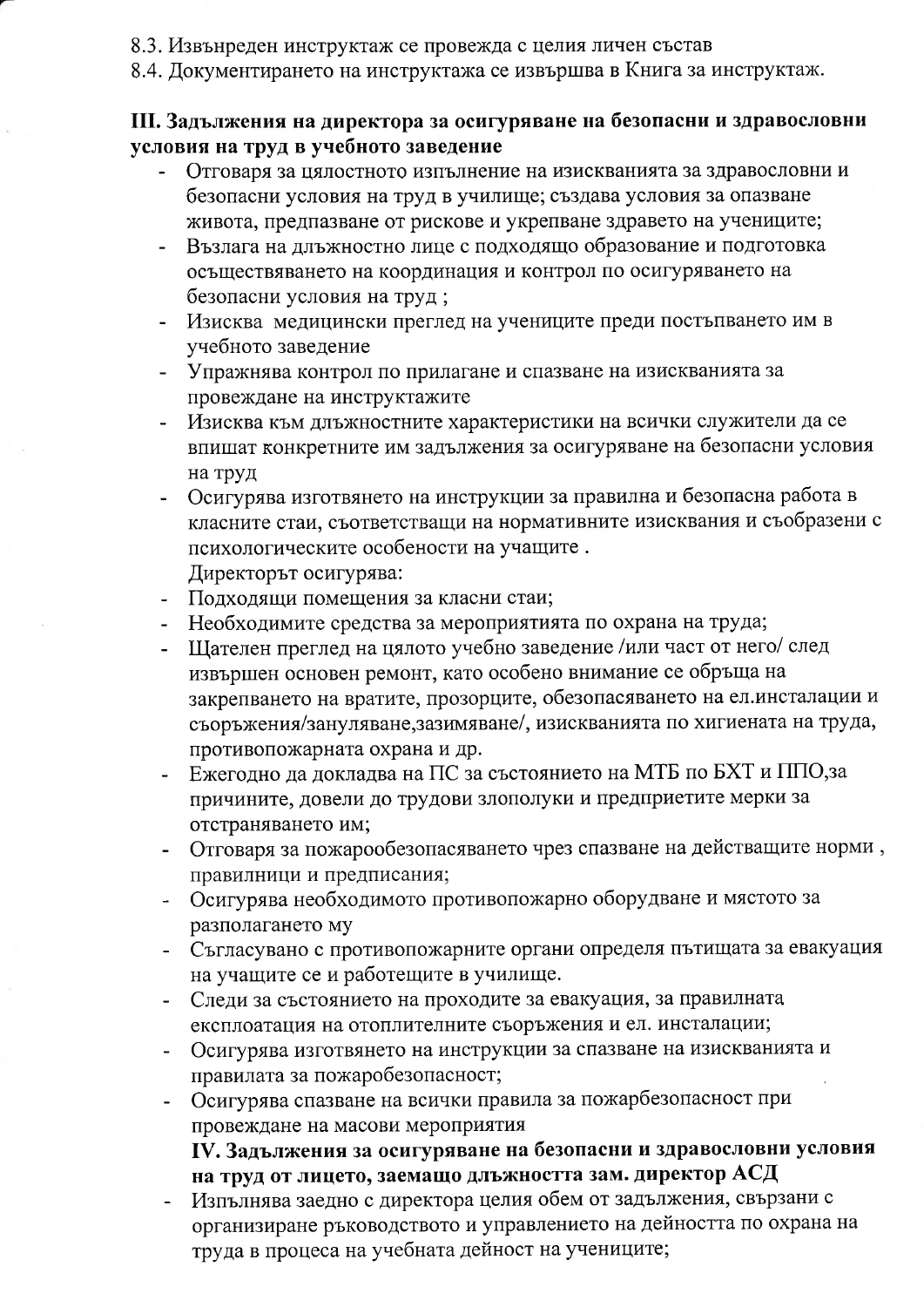- Създава условия и осигурява спазването по всички работни места на нормативните изисквания за безопасна работа;
- Съдейства и контролира за редовното и правилно провеждане на инструктажите и обучението по безопасна работа;
- Организира изготвянето на инструкции за правилна и безопасна работа с уреди и съоръжения;
- Да изисква от учителите по определените предмети да поставят на видни места инструкции за безопасна работа;
- Съвместно с мед. лице да извършва периодичен контрол в класните стаи и физк. салони за спазване на санитарно - хигиенните изисквания;
- Осигурява снабдяване с необходимите годни и безопасни инструменти, съоръжения, противопожарни уреди и др.;
- Изпълнява в срок заповедите на директора и предписанията на контролните органи за отстраняване на по БХТ и ППО. Пряко ръководи изпълнението на мероприятията за подобряване условията на работа, за ограничаване или недопускане на причини, водещи до трудови злополуки и професионални заболявания
- Следи за наличността и изправността на противопожарните съоръжения.
- Организира провеждането на противопожарна подготовка на работещите в учебното заведение;
- Следи за състоянието на проходите за евакуация, за правилната експлоатация на отоплителните съоръжения и ел.инсталации
- Организира практическо занятие два пъти в годината, свързано с евакуацията на учениците;
- Изпълнява задълженията на работодателя за спазване разпоредбите на КТ във връзка с работното време, почивките и отпуските на щатния персонал;
- Изпълнява и всички други задължения по БХТ и ППО и трудовите правоотношения, предвидени в нормативни документи за длъжността V. Задължение на учителите и учениците за осигуряване на безопасна работа в компютърния кабинет

- учителят по информатика и ИТ е длъжен да провежда обучението на учениците при спазване изискванията към техническите средства; - инструктажът на учениците включва разясняване на нормите и хигиенните правила при работа с персонални компютри, както и за вредните последствия от продължителни занимания и компютърни игри; - по време на работа в компютърната зала учениците са длъжни да спазват всички указания на учителя и да работят с предоставената им техника с необходимото внимание;

- Ако по време на учебните занятия ученик констатира повреда или неизправност на техниката, трябва незабавно да съобщи на учителя. За случая се съставя констативен протокол, който се подписва от учителя и от ученика;

- използването на цялата техника и оборудването в кабинета се извършва при точно спазване на указанията за провежданото обучение и съгласно инструкциите за експлоатация;

- спазването на инструкцията е задължително за всички, които се обучават или работят в компютърния кабинет